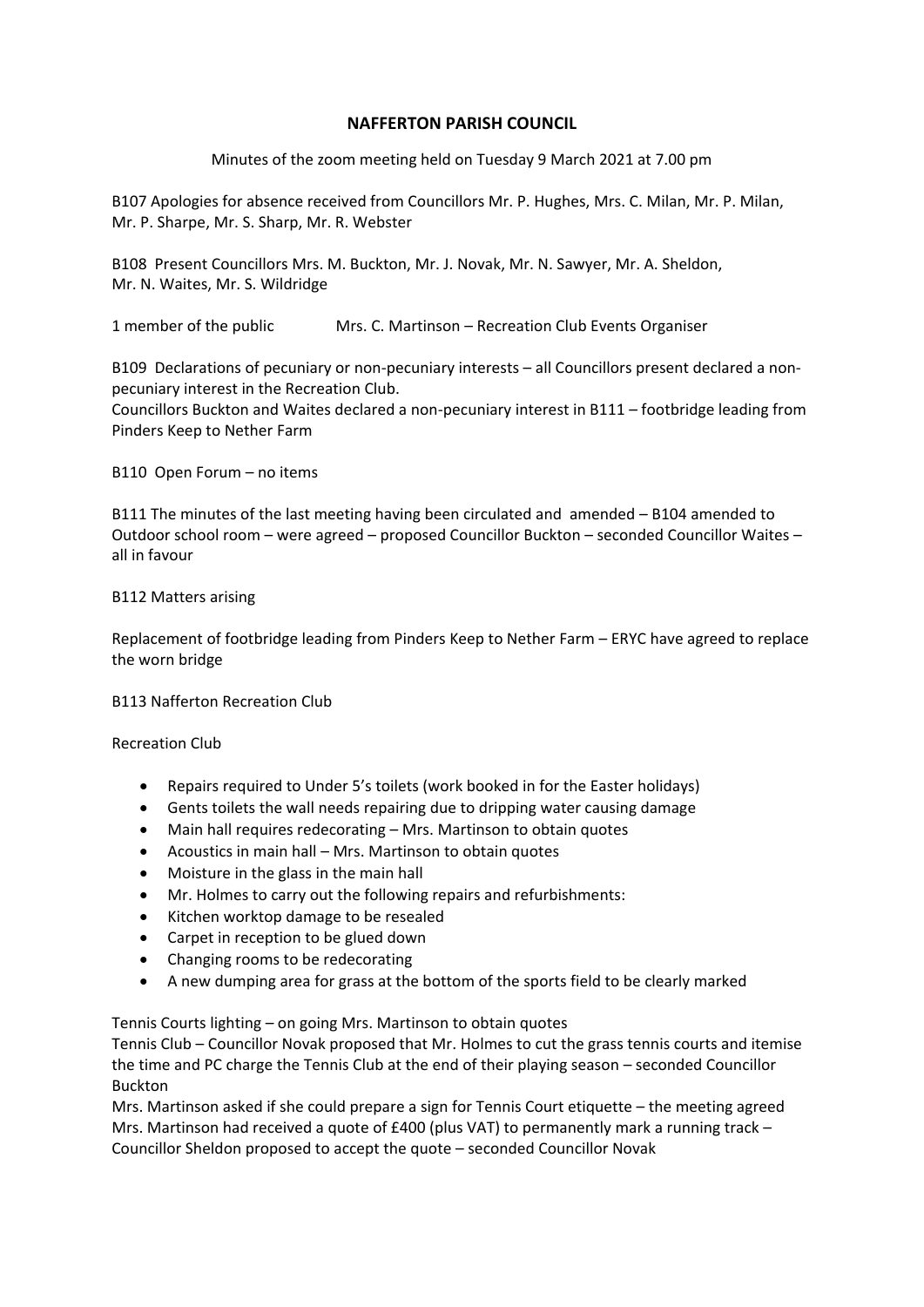The Old Recreation Club Building will now be referred to as **The Clubhouse.**

The Clubhouse proposed refurbishment:

- Quotes to be obtained for spraying the building roof
- Of the 341 ceiling boards 100 require renewing
- The main hall requires decorating and a new floor covering.
- The curtains to be replaced non flammable blinds
- Alternative systems of heating the building to be investigated
- Ladies cloakroom requires decorating and floor covering Mr. Holmes to repaint
- Gents cloakroom Mrs. Martinson to obtain quotes for new urinals requires decorating and floor covering.
- All the electrics need to be checked

Accounts

```
19.2.21 – d/d Npower - £482.20
23.2.21 – d/d Npower - £448.26
2092 – Plumber - £70.00 + Telephone Jan/Feb/March £21.00 = £91.00
2093 – Cherrys Mower - £3598.80
2094 – Quickline - £101.96
2095 – Eling – fuel - £26.00
```
23.2.21 Received from ERYC covid grant - £11,000.00

Commercial Waste refund - £54.10 ERYC – Annual Waste Transfer Note Renewal – completed.

B114 The Mere

All in order Awaiting response from Environmental Health regarding vermin

B115 Flooding/Drainage Report

No update

B116 Planning

20/03472/PLF – Erection of two detached domestic bungalows with widened access to Westgate Gardens, Nafferton (amended plans) – concerns regarding access and the turning area on site were discussed

21/00488/PLF- Erection of two storey and single storey extension to the rear with associated works and creation of vehicular access – 31 Middle Street, Nafferton – Councillor Sheldon proposed that all windows should be replaced like for like – seconded

Planning decision:

21/00018/PLF – Installation of 3 air source heat pumps – Pockthorpe Hall, Pockthorpe – granted